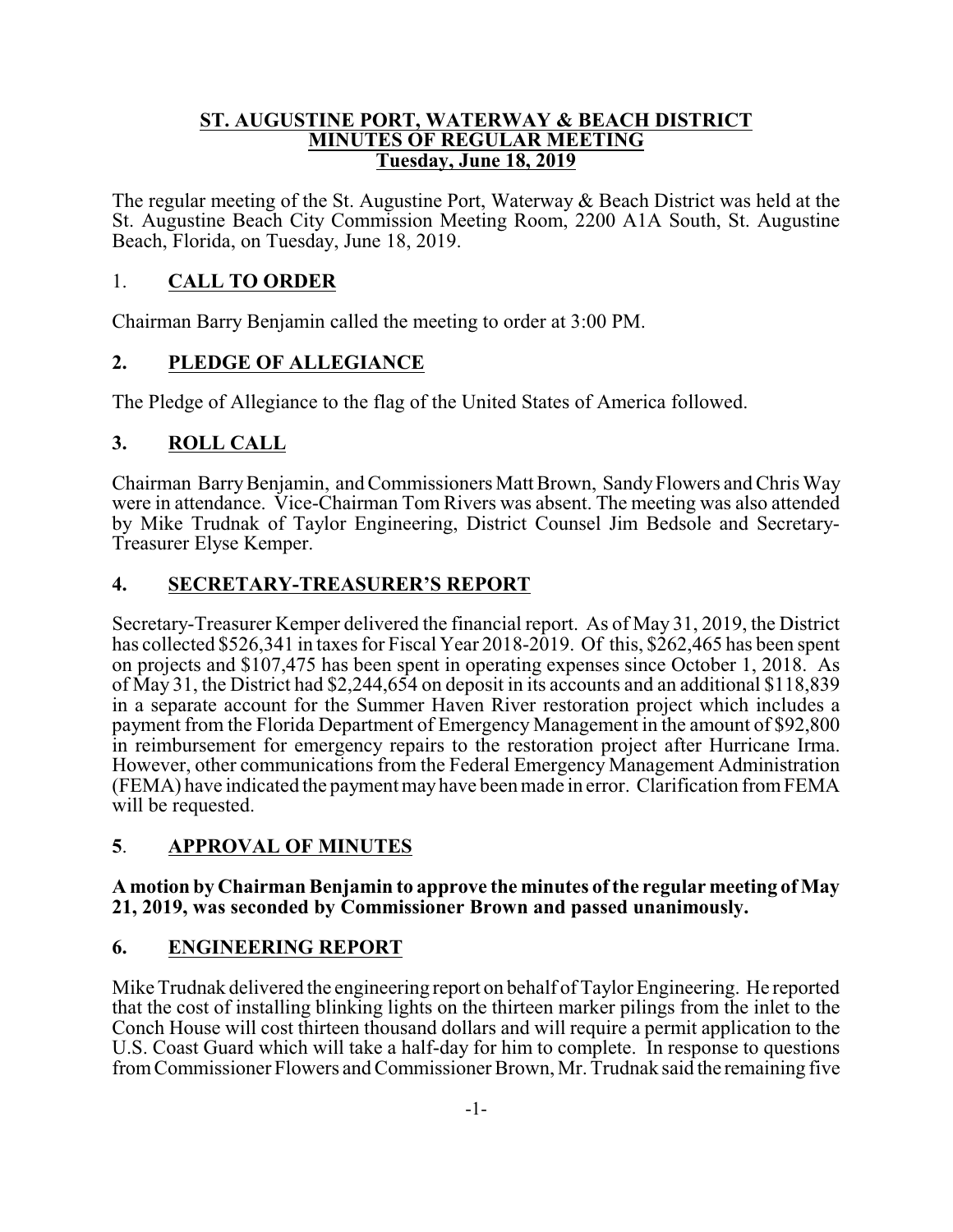markers beyond the Conch House can be placed at the same price per light. He said the Coast Guard application is mainly to document the light pattern intended to be used. Chairman Benjamin said the board would consider installing lights on all the pilings.

Mr. Trudnak then said the contractor at Summer Haven was nearly done and all that remains is grading the beach berm and completing the as-built survey. Commissioner Flowers commented that there appears to be a great deal of sand remaining in the river channel, so much so that the river is nearly dry in places at low tide. Chairman Benjamin said he agreed with Commissioner Flowers' assessment and that the channel needs a lot of work to bring it back to its original contour and depth. Mr. Trudnak said the contractor will not leave until the an as-built survey has been completed.

Commissioner Flowers then displayed photographs taken in the river a few days prior to the meeting showing only a few inches of water remaining in many areas at low tide. She said the dredging did not go all the way to the private docks along the river and that there are many areas of high sand bottom between dredged areas. Chairman Benjamin said the job was obviously not compete in its current state.

Mr. Trudnak said the tolerance allowed for dredge depth is plus or minus one foot and that the amount of excess sand remaining in the river will not be known precisely until the survey is done. He said Taylor's engineers had calculated more than six hundred thousand dollars would have been needed to repair the damage from hurricanes Matthew and Irma but that only \$450,000 was appropriated by the Legislature, so there may not have been enough money to actually complete the job.

In response to questions from commissioners, Mr. Trudnak said the surveyor performing the as-built survey is a sub-contractor of Turnbull Engineering and that Taylor would verify the survey's accuracy by comparing key portions of its data to data from previous surveys of the same area. He said the survey will require about two weeks to complete. Commissioners asked Mr. Trudnak to see that the dredge does not leave the project site and that no final payment will be issued until the project is complete.

The chairman then recognized Ellis Zahra of the Friends of the Summer Haven River. Mr. Zahra said he was concerned because the depth of the river in certain areas appears to be too shallow to navigate at low tide and that he understands from the comments made in the meeting that there may be no money remaining to remove more sand. He said the local representatives who sponsored the legislative grant for the restoration are anxious to see the results of the project. He added that the beach berm still needs sand fencing. He asked the board to release the ninety-two thousand dollars received from FEMA. He said stopping the work will increase all of the costs because of mobilization expenses.

In response to questions from the board, Mr. Trudnak said the job can continue under the same contractor and the same permit. He said the permit and work plan projected a four to six foot depth at low tide. However, the permit allows up to a two-foot buffer of sand on the bottom and a one-foot tolerance, plus or minus, for dredging accuracy.

Commissioner Way said the board should spend the FEMA money and, if FEMA asks for the money back, repay it from District reserves.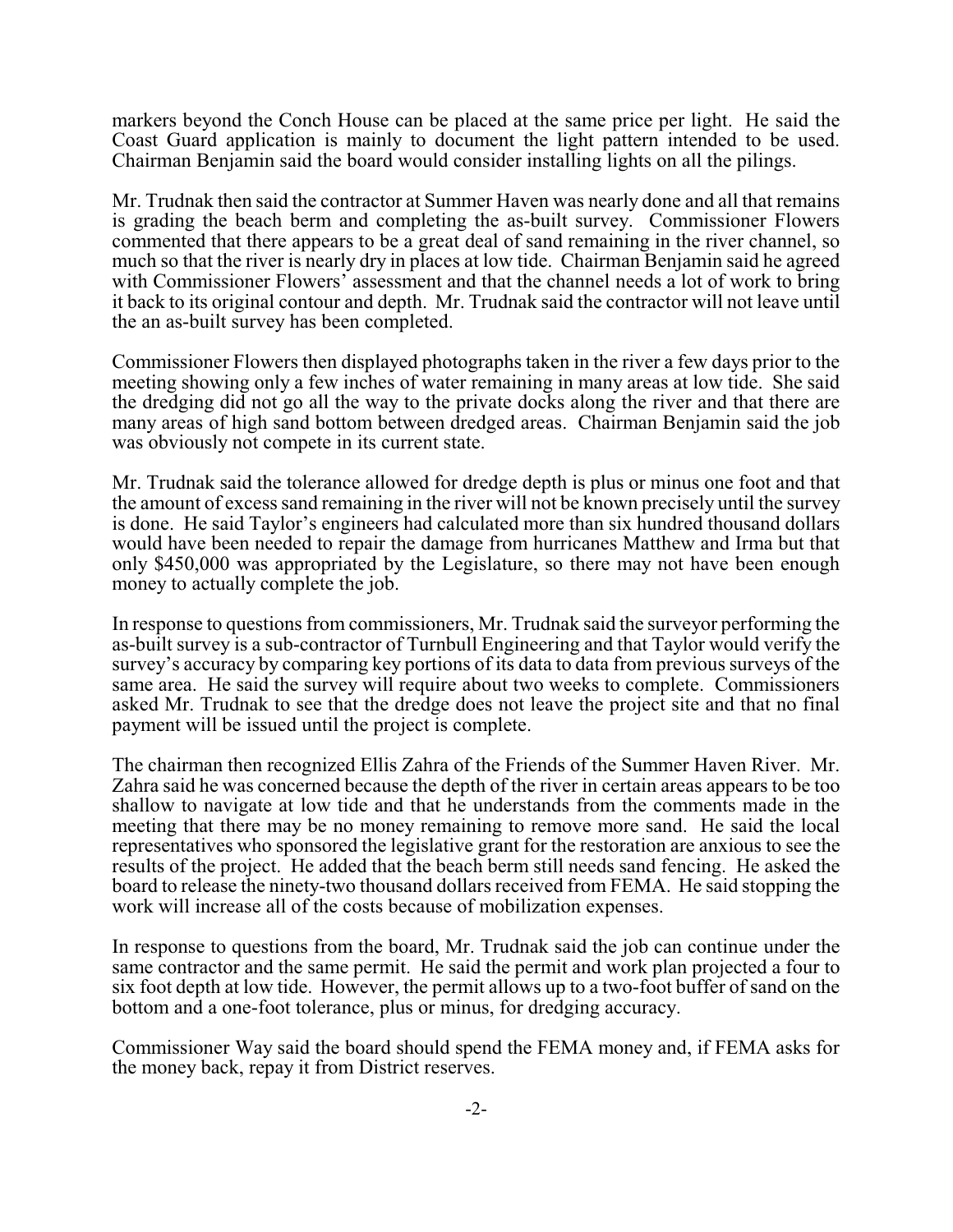#### **Chairman Benjamin then moved to provide an additional \$92,800 for the project from District reserves if FEMA demands repayment of the funds recently received. The motion was seconded by Commissioner Way and passed unanimously.**

Commissioner Flowers then asked Mr. Trudnak if the \$118,000 remaining in the fund for the restoration would finish the work satisfactorily. He said Turnbull would get \$98,000, monitoring the mitigation area would cost another \$6,000, the USDA contract for predator control would cost another \$10,000, leaving a balance of about \$4,000 remaining in the fund. He said the original plan does not call for a sand fence on the berm.

Linda Ginn, FOSHR, said she believed planting the remaining portion of the berm should be a priority as well as clearing the main channel of the river. Mr. Trudnak said the same contractor, including the dredge operator, could finish the work without any permit change or bidding.

In response to questions by the board, Mr. Trudnak said the previous dredge operator was a sub-contractor for Turnbull and could be difficult to obtain. Mr. Zahra said his organization would like to have a contact person appointed by the board to help coordinate the completion of the work.

### **7. OLD BUSINESS:**

## **A. May Street Boat Landing - Commissioner Flowers**

Commissioner Flowers reported she spoke with a technician at the Property Appraiser's Office who told her there is no Department of Transportation easement on the road right-ofway at May Street. Mr. Trudnak said the road is owned by the State and that DOT approval is needed to develop a ramp there. He said DOT will allow the use but will not maintain whatever is finally approved. He said the next step is to contact DOT by letter with preliminary plans and wait for its response.

#### **A motion by Commissioner Flowers to authorize Taylor Engineering to proceed with a letter of inquiry was seconded by Commissioner Brown and passed unanimously.**

Jim Piggott, Director of General Services for the City of St. Augustine, reminded the board that the site is within city limits and is also subject to city review. He said DOT must approve it first, then the city.

#### **B. Discuss recurrent shoaling at entrance to Comache Marina - Commissioner Flowers**

Commissioner Flowers said a dredge could be used to improve the situation at Comache Cove where a recurring shoal has to be dredged periodically.

Pete Sabo, representing Comache Cove, said the Cove has hired a private company to clean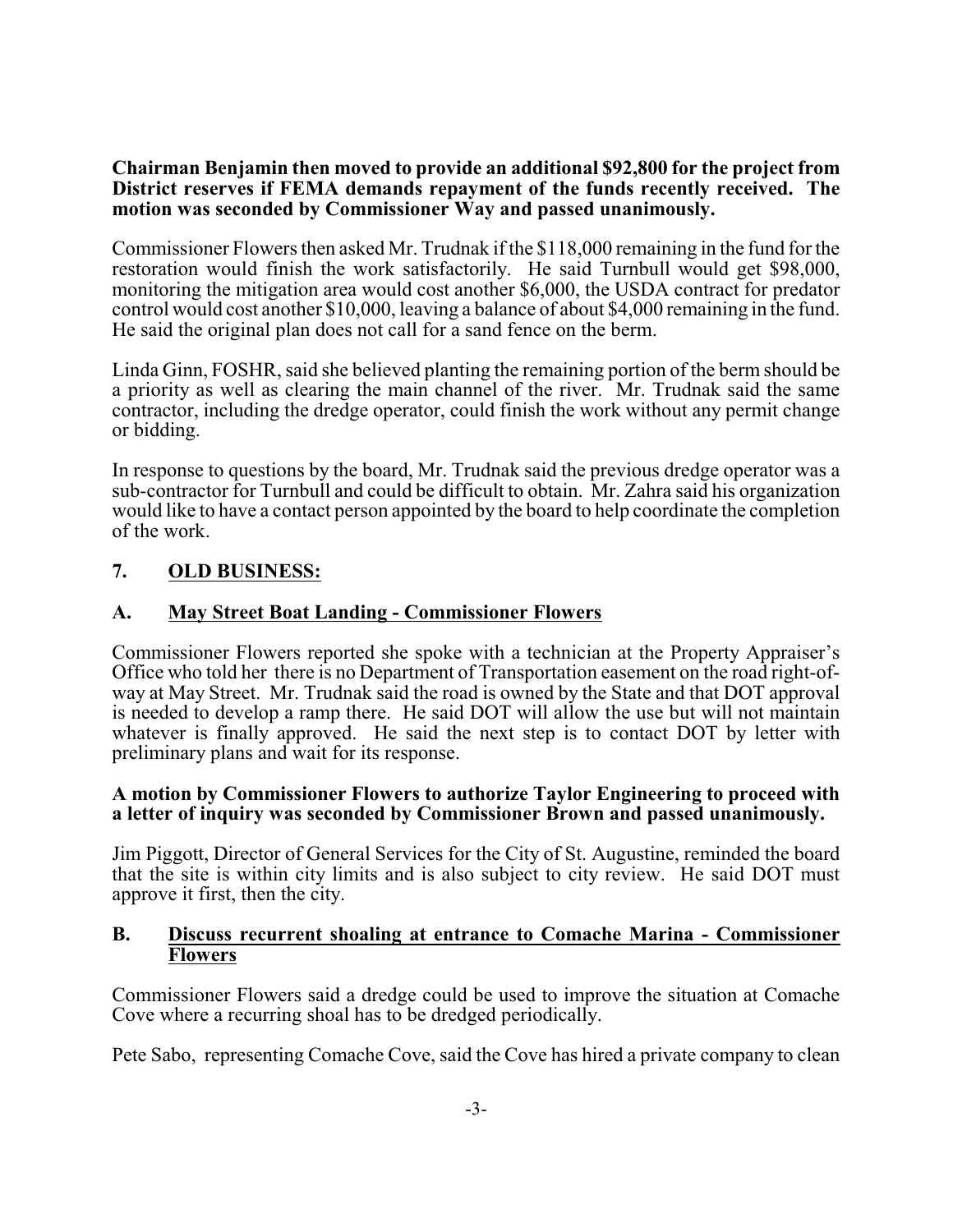up the shoal. He said the shoal is caused by erosion of their channel berm and that most of the affected area is private land.

### **C. Discuss Summer Haven Projects - Commissioner Flowers**

This was discussed during the Engineering Report.

### **8. NEW BUSINESS:**

### **A. Vilano Beach Project - Jason Harrah, US Corps of Engineers**

Jason Harrah, Project Manager for the Corps of Engineers inlet and beach projects in St. Johns County, said the Corps surveys the Intracoastal and St. Augustine Inlet yearly to measure their depth and width, and uses federal funds to maintain the required dimensions. He said the sand removed from them is placed on local beaches as renourishment. He said the Corps also maintains the San Sebastian River at a depth of the 10 feet and a width of 100 feet from the Intracoastal Waterway to the King Street Bridge, with a turn-around at the end. He said the federal inlet channel is maintained at a depth of 16 feet and 200 feet wide, and is dredged as needed. He said currently authorized projects include a flood study of the City of St. Augustine, the Vilano-North Beaches Shore Protection Project, and a drainage project for Porpoise Point.

He said money was appropriated this year for the first phase of the Vilano Shore Protection Project which will begin next year. Sand will be removed from the inlet and inner harbor and will be pumped north of the inlet to a severely-eroded three-mile area between monuments 102 and 117. There will be staging areas at the Reef Restaurant, North Beach Park, and Surfside Park. He said 1,300,000 cubic yards of sand will be placed on the beach to protect homes and Highway A1A, and the resulting dune is designed to be 19 feet in height and should be finished by the end of 2020.

In response to questions by Commissioners Flowers and Brown, Mr. Harrah said problems with the San Sebastian River may be addressed first by a letter from the District to the Corps. Then a design and study phase would follow with construction last. The process takes from 3 to 5 years and the cost would be shared 35% local, 65% federal. He said the flood study for the City of St. Augustine will need 50% local funding.

#### **B. Presentation on Dredger/Driver - Commissioner Flowers**

Commissioner Flowers said a dredge would help with the many shoaling problems in the District's area. She introduced a dredge manufacturer, Eric Curtiss, who presented technical information on a dredge his company sells. He said a dredge costs about one million dollars, takes less than a year to build, and lasts thirty years.

Commissioner Way said owning a machine such as he described would be entering the marine contracting business and that it is an unworkable proposition for the board.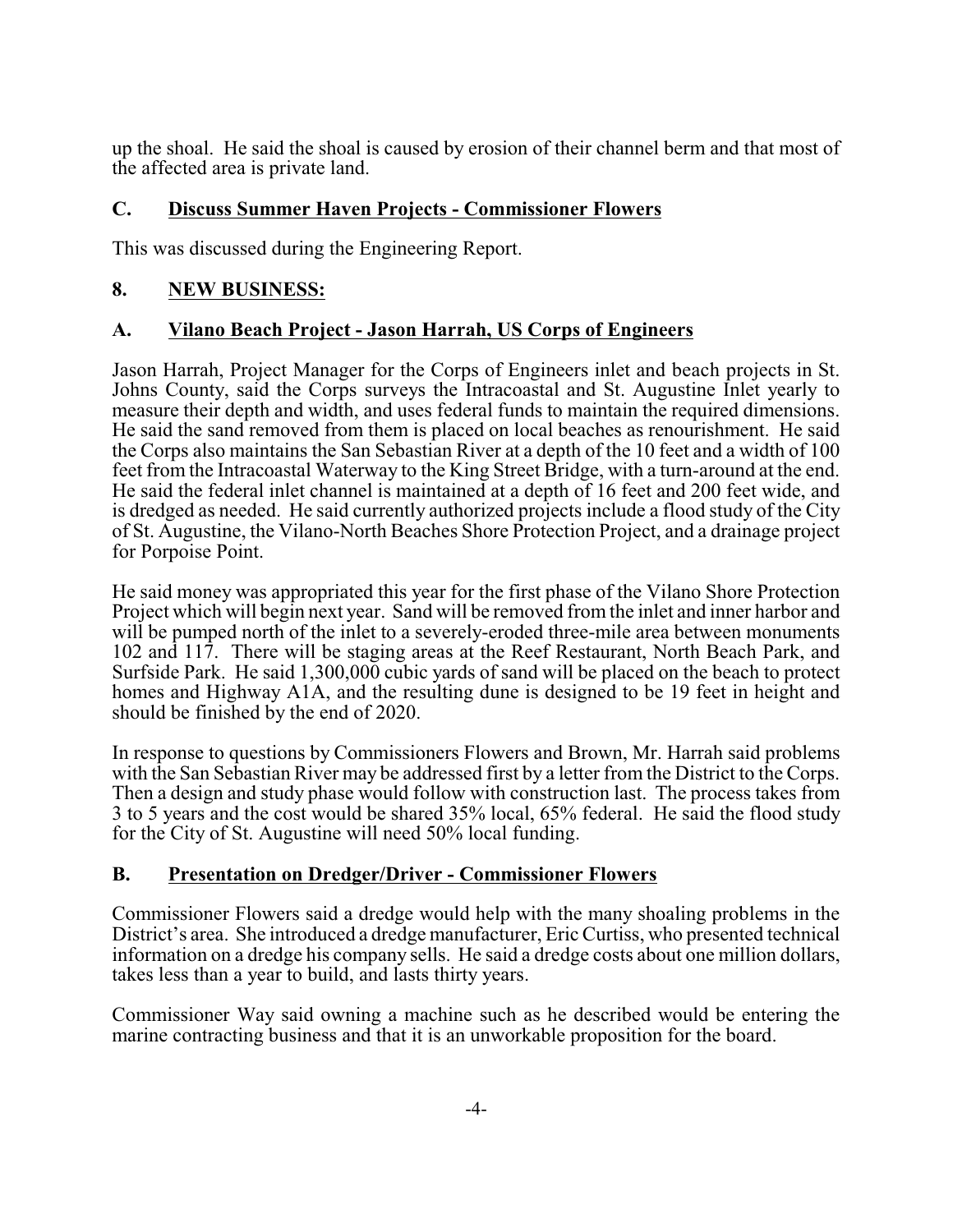# **9. GOVERNMENT REPRESENTATIVE COMMENTS**

Teddy Meyer, St. Johns County Parks and Recreation, said the county had presented grant requests to the Florida Inland Navigation District, including various boat ramp improvements. He then renewed the county's request for financial assistance from the District in the amount of seventy-five thousand dollars for improvements to the Doug Crane Boat Ramp.

#### **A motion by Commissioner Flowers to award St. Johns County a grant of \$75,000.00 for improvements to the Doug Crane Boat Ramp was seconded by Commissioner Way and passed unanimously.**

Josh Underwood, SJSO Marine Unit, said his agency had spent 125 hours on the water last month and responded to 152 calls for assistance, performed 76 inspections, wrote 21 warnings and 12 citations, seven of which went to commercial shrimpers for violation of night light regulations, and performed 18 marine sanitation checks. One 34-foot sailboat grounded in the inlet and broke its keel, destroying the boat. Five people on board were rescued.

Lt. Steve Zukowski, FWC, reported no new derelict vessels. Eight are now awaiting removal by the City, five of those are at Doug Crane Park. One BUI occurred near Devil's Elbow during the month. Commercial shrimping is open at night during June, July and August.

# **10. PUBLIC COMMENT: NONE**

# **11. COMMENTS BY COMMISSIONERS**:

Commissioner Way said the board should allow government representatives to speak first at board meetings. Chairman Benjamin said he was in favor of that. Commissioner Flowers said the board should meet at a time when the County Commission was not also having a meeting.

# **12. NEXT MEETING:**

Chairman Benjamin announced the next regular meeting of the board will be held at 3:00 PM on Tuesday, July 16, 2019, in the St. Augustine Beach City Commission Room, and that a special meeting would be set at a separate time for a discussion of the Summer Haven River restoration project.

# **13. ADJOURN**

There being no further business, Chairman Benjamin adjourned the meeting at 5:30 PM.

\_\_\_\_\_\_\_\_\_\_\_\_\_\_\_\_\_\_\_\_\_\_\_\_\_\_\_\_\_\_\_\_\_\_ \_\_\_\_\_\_\_\_\_\_\_\_\_\_\_\_\_\_\_\_\_\_\_\_\_\_\_\_\_\_\_\_\_ Secretary-Treasurer Chairman